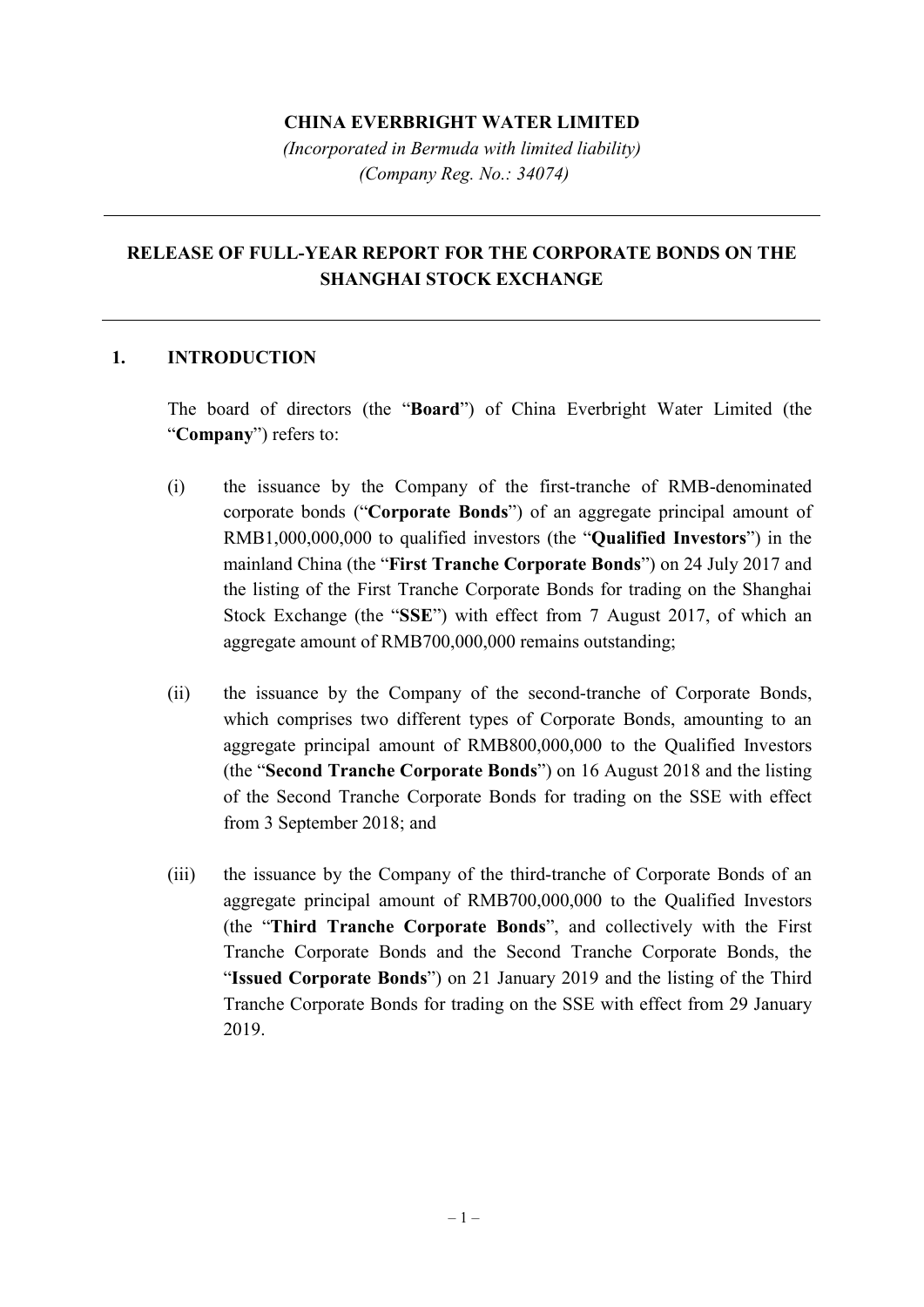# **2. RELEASE OF FULL-YEAR REPORT ON THE SHANGHAI STOCK EXCHANGE**

- 2.1 The Company has released on the SSE a report, which was prepared in accordance with the requirements under the Guidelines on the Disclosure of Information of Issuers of Publicly Issued Corporate Bonds and Format of Disclosure No. 38 (Content and Format of Full-Year Reports on Corporate Bonds) (公开发行证券的公司信息披露内容与格式准则第 38 号—公司债 券年度报告的内容与格式), in respect of the period from 1 January 2020 to 31 December 2020 which provide, amongst other things, certain information relating to the Company and the Issued Corporate Bonds (the "**2020 Full-Year Report**"), including the following:
	- 2.1.1 confirmations that:
		- (i) there is no deviation from the intended use of proceeds from the issuance of the First Tranche Corporate Bonds, as disclosed in the announcements of the Company dated 21 July 2017 and 8 December 2017, and as at the date of the 2020 Full-Year Report, the proceeds from the issuance of the First Tranche Corporate Bonds have been fully utilised;
		- (ii) there is no deviation from the intended use of proceeds from the issuance of the Second Tranche Corporate Bonds, as disclosed in the announcement of the Company dated 14 August 2018, and as at the date of the 2020 Full-Year Report, the proceeds from the issuance of the Second Tranche Corporate Bonds have been fully utilised;
		- (iii) there is no deviation from the intended use of proceeds from the issuance of the Third Tranche Corporate Bonds, as disclosed in the announcement of the Company dated 16 January 2019, and as at the date of the 2020 Full-Year Report, the proceeds from the issuance of the Third Tranche Corporate Bonds have been fully utilised;
		- (iv) there is no change in the credit ratings of each of the Issued Corporate Bonds and the Company, as issuer of the Issued Corporate Bonds, as disclosed in the announcement of the Company dated 21 May 2020;